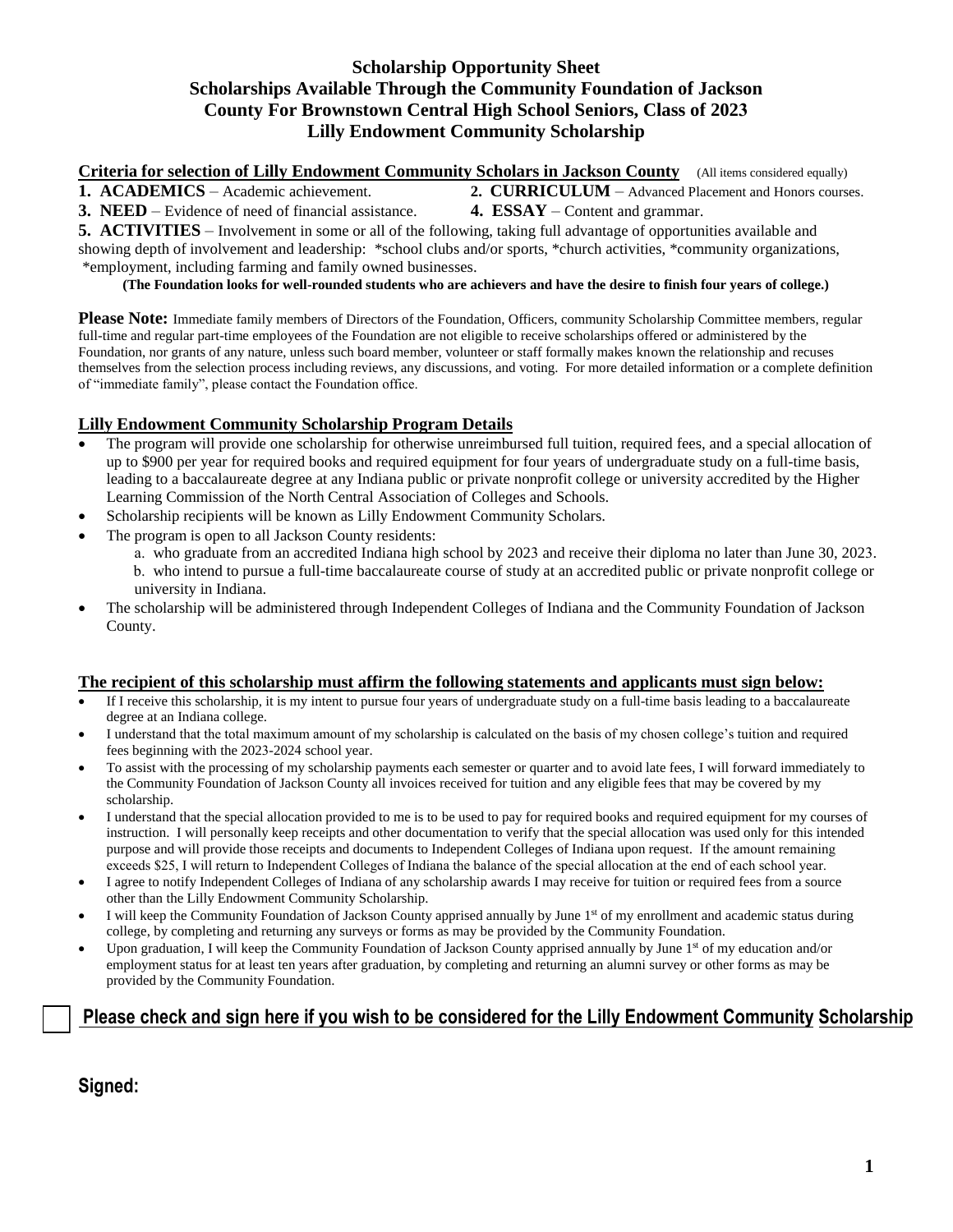# **Student Name:**

### **Please review the following:**

- Unless otherwise noted and in addition to the criteria below, applications for these scholarships are evaluated based on academic achievement and school and community activities.
- Unless otherwise noted, scholarships are non-renewable.
- All scholarships are for tuition, fees, or books only.
- As with the Lilly Endowment Community Scholarship, immediate family members of staff, officers and directors, and scholarship committee members are not eligible to receive scholarships offered by the Foundation, unless they recuse themselves from the selection process including reviews, any discussion, and voting.
- **Any special criteria or conditions are shown below. Please read the criteria for each scholarship carefully and check only those scholarships for which you meet the criteria.**

#### **Please check the boxes below if you meet the criteria and wish to be considered.**

#### **Jay C Food Stores Scholarship**

Scholarship for college, advanced, or technical training. Preference given to Jay C Food Store employees and their dependents. Recipient must attend an Indiana college, university, or trade school requiring at least two years for graduation.

| í |
|---|
|   |
|   |
|   |

#### **Dr. and Mrs. R. Todd Bergman Scholarship**

Scholarship for college, advanced, or technical training. Financial need is a consideration. Preference given to students demonstrating academic achievement and participation in organized school athletic programs.

#### **Jackson County Community Scholarship**

Scholarship for college, advanced, or technical training. Preference to students who have a grade point average below 3.5. Financial need is a consideration.

#### **Jasper N. Thompson Memorial Scholarship**

Scholarship for advanced vocational or technical training, with preference to students with a grade point average below 3.5. Renewable annually for up to two years. Financial need is a consideration.

|  | ۰ |  |
|--|---|--|
|  |   |  |
|  |   |  |
|  |   |  |

## **Seymour Kiwanis Club Scholarship**

Scholarship for college, advanced, or technical training. Financial need is a consideration. Preference to students who have actively participated in a community service organization. Further preference to students planning to major in a field that will benefit children.

## **Walter & Cora Schlehuser-Clark & Ruth Thompson Scholarship**

Scholarship for students planning to pursue two year vocational or technical degrees. Preference to residents of Hamilton Township but other Jackson County residents may apply. Renewable annually for up to two years. \*\*Are you a resident of Hamilton Township? Yes \Resqrament No

## **Ann Windley Leadership Jackson County Scholarship**

Scholarship for college, advanced or technical training. Preference to graduates of the Youth Leadership Jackson County (YOJACK) program. Leadership in school and/or community service.

## **Frische Family Scholarship**

Scholarship for college, advanced, or technical training. Financial need is a consideration.

## **Clodfelter Family Scholarship**

Scholarship for an accredited college or university. Preference to applicants who show an academic turnaround in their high school careers. Renewable annually for up to four years.



#### **Branaman Family Scholarship**

Scholarship for students who are accepted into and are planning to attend accredited two- or four-year public or private institutions of higher learning and who will graduate in the top 30% of their class. Renewable annually for up to four years.